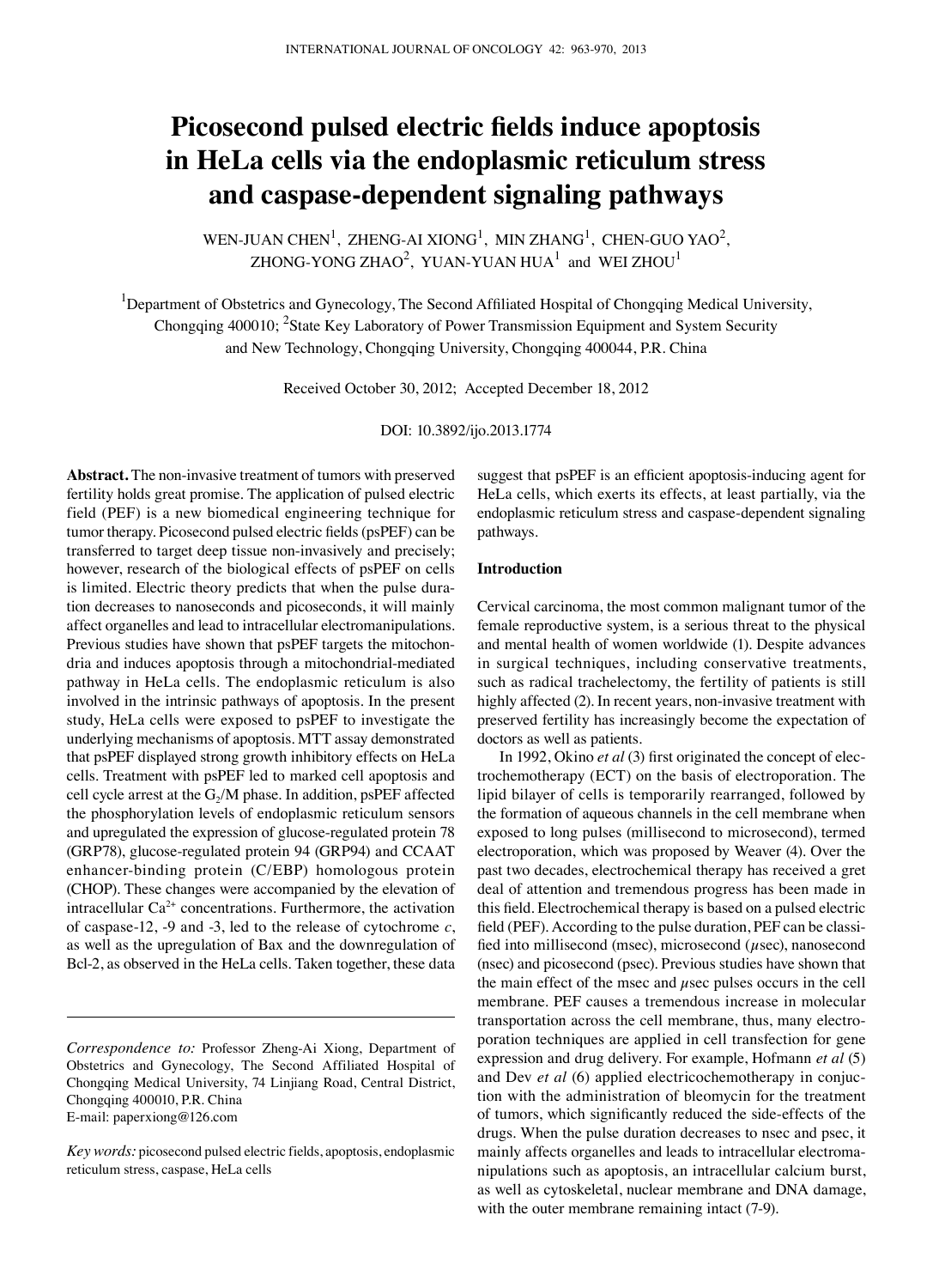Apoptosis, a genetically controlled mode of cell death, is of critical importance for the removal of potentially dangerous cells, including precursor tumor cells (10). It usually occurs through two major pathways. One is the extrinsic pathway, in which the ligation of death receptors by death ligands is followed by the recruitment of adaptor molecules and the activation of caspase-8 or -10 (11). The other is the intrinsic pathway, in which pro-apoptotic signals provoke the release of cytochrome *c* from the mitochondrial inter-membranous space into the cytosol, which forms a complex with Apaf-1, pro-caspase-9 and dATP, known as apoptosome. Apoptosome formation leads to the subsequent activation of executioner caspases, such as caspase-3, -6 and -7, which in turn stimulates a series of apoptotic events, eventually leading to cell death (12,13). A previous study suggested that the mitochondria and endoplasmic reticulum (ER) play important roles in the intrinsic pathways of apoptosis (14).

ER serves as a critical site responsible for regulating protein synthesis, protein folding and intracellular calcium  $(Ca<sup>2+</sup>)$  homeostasis (15). The abnormalities in the ER function can cause ER stress and ultimately trigger apoptosis through a variety of mechanisms, including redox imbalance, alteration in  $Ca<sup>2+</sup>$  levels and the activation of the Bcl-2 family of proteins (16). ER stress is mediated by three ER sensors: double-stranded RNA-activated protein kinase-like ER kinase (PERK), activating transcription factor 6 (ATF6) and inositol requiring enzyme-1 (IRE1) (17). Additionally, CCAAT enhancer-binding protein (C/EBP) homologous protein (CHOP), a transcription factor, is believed to play an important role in promoting ER stress-induced apoptosis (18).

Our group has been dedicated to studying the antitumor effects of microsecond PEF  $(\mu s$ PEF) or nanosecond PEF (nsPEF) for a number of years. Our previous studies showed that the mitochondrial and ER stress pathways cooperate in nsPEF-induced human ovarian cancer SKOV-3 cell apoptosis (19-21). In addition, we have previously demonstrated that psPEF induces apoptosis through a mitochondrial-mediated pathway in HeLa cells (22). To determine whether psPEFinduced apoptosis in cervical carcinoma cells is mediated through the ER stress pathway, we chose the human cervical carcinoma cell line,HeLa, as an *in vitro* model to explore the effects of psPEF.

## **Materials and methods**

*Chemicals and reagents.* RPMI-1640 medium and fetal bovine serum (FBS) were purchased from Gibco (Grand Island, NY, USA); 3-(4,5-dimethylthiazol-2-yl) 2,5-diphenyltetrazolium bromide (MTT) and dimethylsulfoxide (DMSO) were from Sigma (St. Louis, MO, USA); TRIzol and Fluo-3 AM were from Invitrogen Corp. (Carlsbad, CA, USA); and the Annexin Ⅴ-fluorescein isothiocyanate (FITC) apoptosis detection kit and Hoechst 33258 were obtained from Key-Gen Biotech Co., Ltd. (Nanjing, China). Takara Taq™ and the PrimeScript® RT reagent kit (Perfect Real-Time) were purchased from Takara Biotech Co., Ltd. (Dalian, China); rabbit anti-Bax, rabbit anticaspase-12, rabbit anti-caspase-9, mouse anti-Bcl-2, mouse anti-cytochrome *c* and mouse anti-caspase-3 antibodies and SuperSignal-enhanced chemiluminescent (ECL) substrate were from MilliporeCo. (Billerica, MA, USA). The goat anti-GRP78, goat anti-GRP94, mouse anti-PERK, mouse anti-phospho-PERK (p-PERK) and mouse anti-phosphorylated-eukaryotic translation initiation factor 2α (p-eIF2α) antibodies were from Santa Cruz Biotechnology, Inc. (Santa Cruz, CA, USA); goat anti-CHOP, mouse anti-poly(ADP-ribose) polymerase (PARP), rabbit anti-eIF2α, rabbit anti-ATF6 and rabbit anti-β-actin antibodies were obtained from Cell Signaling Technology (Danvers, MA, USA).

*Cell culture and exposure to picosecond pulsed electric field (psPEF).* The HeLa human cervical carcimona cells were a gift from the Institute of Ultrasound Engineering in Medicine of Chongqing Medical University. The cells were maintained in RPMI-1640 supplemented with 10% fetal bovine serum (FBS), 100 U/ml penicillin and 100  $\mu$ g/ml streptomycin and incubated at  $37^{\circ}$ C in a humidified atmosphere  $5\%$  CO<sub>2</sub>. When the cells grew to ~80% confluence, they were subcultured or treated with psPEF. In the following experiments, cells loaded into cuvettes and merely placed into the circuit without being pulsed were used as the normal controls. A total amount of 100  $\mu$ l of cell suspension was exposed to 2,000 pulses for 800 psec with various electric field amplitudes.

*Cell viability assay.* Cell viability was evaluated by the MTT reduction assay. After treatment with various amplitudes of psPEF, HeLa cells were seeded at a density of  $5x10^3$  cells/ well in 96-well microtiter plates and routinely cultured for 12 and 24 h and then incubated with MTT (5 mg/ml) in culture medium for 3 h at 37˚C. Subsequently, the medium was discarded and formazan blue, which formed in the cells, was dissolved in 100  $\mu$ l of DMSO. The absorbance was measured at 490 nm using a Sunrise Remote Microplate Reader (Grodlg, Austria) and then normalized to the value of the control (untreated cells).

*Apoptosis analysis with flow cytometer.* After treatment with pulses, HeLa cells were grown in 25 cm<sup>2</sup> culture flasks for 12 h. Cells were trypsinized, centrifuged, washed in PBS and then double-stained by using an Annexin Ⅴ-FITC apoptosis detection kit according to the manufacturer's instructions. Samples were incubated at room temperature for 15 min in the dark with Annexin Ⅴ and PI. The fluorescence in the cells was quantitatively analyzed at an emission wavelength of 530 nm and an excitation wavelength of 480 nm using a Vantage SE flow cytometer with a fluorescence activated cell sorting (FACS) system (Becton-Dickinson, San Jose, CA, USA).

*Flow cytometric assessment of cell cycle.* HeLa cells were harvested and fixed with ice-cold alcohol (75%) for over a day and a night, following treatment with pulses and growth in 25 cm<sup>2</sup> culture flasks for 12 h. After being washed twice, the cells were incubated with PBS (pH 7.4) containing RNase (5 U) and PI (50  $\mu$ g/ml) for 15 min at 37°C. Flow cytometry was performed using a FACS vantage SE flow cytometer.

*Hoechst staining.* Morphological changes occurring during apoptosis were detected by fluorescence microscopy after staining with 1  $\mu$ g/ml Hoechst 33258 for 30 min at 37°C in the dark. More than 300 cells were counted for each well by three independent experiments.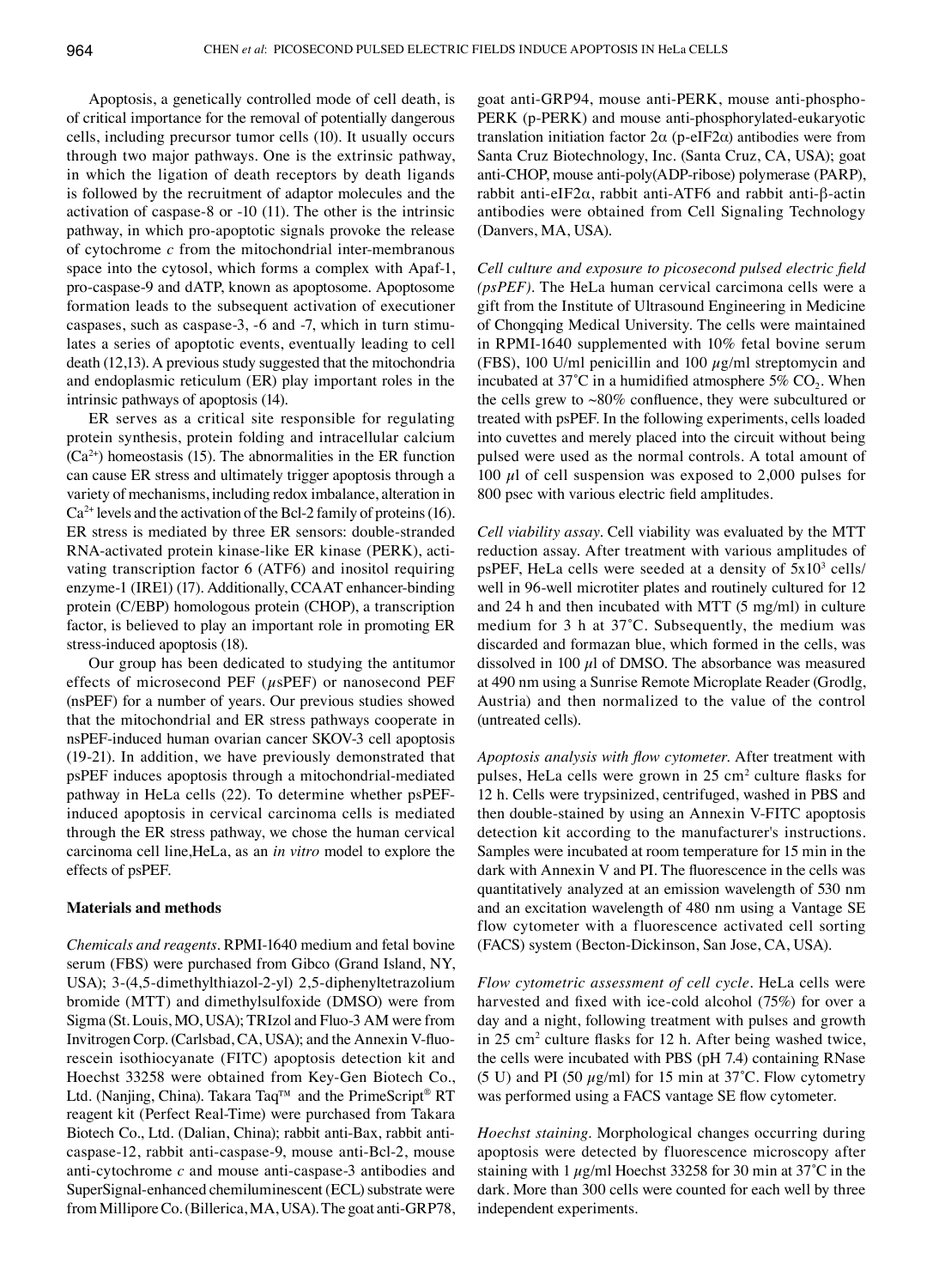*Laser scanning confocal microscopy (LSCM) evaluation of intracellular Ca2+ levels.* The HeLa cells were treated with psPEF and then seeded into 6-well plates for 12 h. After incubation, they were washed and loaded with  $0.5 \mu M$  of Fluo-3-AM for 1 h at 37˚C in the dark. The cells were washed twice with PBS and then subjected to LSCM (Leica TCS-SP2, Wetzlar, Germany) analysis by detecting the green fluorescence signals.

*RNA extraction and gene expression analysis.* Total RNA was extracted from the treated HeLa cells using TRIzol. Reverse transcription was performed in 20  $\mu$ l of reaction mixture containing  $2 \mu$ g of total RNA, 5 U of AMV reverse transcriptase, 50 pmol of oligo(dT) primer, 40 nmol of dNTP mixture, 40 U of RNase inhibitor, 4  $\mu$ l of 5X RT buffer (Hangzhou Bioer Technology Co., Ltd, Hangzhou, China) at 42˚C for 1 h and 95˚C for 5 min. Reverse transcription-polymerase chain reaction (RT-PCR) was used to examine the expression of caspase-12, -9 and -3. PCR amplification was performed in 20  $\mu$ l of PCR reaction mixture containing 1  $\mu$ l of the cDNA reaction mixture, 10 nmol of the dNTP mixture, 10 pmol of the upstream and downstream primers and 2 U of rTaq polymerase. Real-time quantitative polymerase chain reaction was used to examine the expression of ER stress-associated genes, namely glucose-regulated protein-78 (GRP78), glucose-regulated protein-94 (GRP94) and CHOP. For determination, SYBR-Green detection was used and the values were normalized to those of β-actin.

*Western blot analysis.* After treatment with pulses and routine culture for 12 h, the HeLa cells were washed with ice-cold PBS and lysed in RIPA lysis buffer (50 mM Tris with pH 7.4, 150mM NaCl, 1% Triton X-100, 1% sodium deoxycholate, 0.1% sodium dodecyl sulphate and 0.05 mM EDTA) for 15 min on ice and the cell lysate was centrifuged at 12,000 x g for 15 min at 4˚C. The supernatant was collected and the protein content of the extracted samples was measured using the bicinchoninic acid protein assay kit (Bio-Med, Beijing, China). All samples were stocked at -80˚C for further experiments. The levels of target proteins including Bax, Bcl-2, cytochrome *c*, procaspase-12, -9 and -3, PARP, GRP78, GRP94, CHOP, PERK, p-PERK, eIF2 $\alpha$ , p-eIF2 $\alpha$  and activating transcription factor 6 (ATF6) were determined by western blot analysis using the respective antibodies stated above. Briefly, total cell lysate was boiled in 5X loading buffer (125 mM Tris-HCl, pH 6.8, 10% SDS, 8% dithiothreitol, 50% glycerol and 0.5% bromochlorophenol blue) for 10 min. Equal amounts of protein (60  $\mu$ g) were subjected to 8-15% sodium dodecyl sulphate polyacrylamide gel electrophoresis (SDS-PAGE) and transferred onto polyvinylidene fluoride membranes. The membranes were blocked with 5% non-fat milk in PBS with 0.1% Tween-20 (PBST) for 1 h and incubated with primary antibodies overnight at 4˚C. Antibodies were detected using HRP-conjugated secondary antibody for 1 h at room temperature. Immunoreactive bands were visualized using enhanced chemiluminescence reagents (ECL) and densitometric analysis was performed with the use of a ChemiDoc image analyzer (Bio-Rad, Hercules, CA, USA).

*Statistical analysis.* The results were expressed as the means ± SD of at least three independent experiments performed in triplicate. Comparisons between groups were performed using the Student's t-test and one-way analysis of variance (ANOVA). A value of p<0.05 was considred to indicate a statistically significant difference.

#### **Results**

*Effect of psPEF on HeLa cell viability.* HeLa cell viability was examined by MTT assay following treatment with various amplitudes of psPEF at 12 and 24 h. As shown in Fig. 1A, a gradual decrease in cell viability was observed with the increased amplitudes of psPEF. However, compared to the 12 h time-point, the percentage of cell viability was not significantly reduced at 24 h at the given amplitude of pulses. On the basis of these data, the experimenatl condition in which the HeLa cells were treated with the amplitude of 200, 400 and 600 kV/cm of psPEF and routinely cultured for 12 h after treatment was applied to the following experiments.

*HeLa cells show characteristics of apoptosis with psPEF treatment.* In order to assess whether the proliferation inhibition induced by psPEF in the HeLa cells was associated with apoptosis, Annexin V-FITC/PI fluorescence was measured by flow cytometric analysis. The appearance of the cells with a high Annexin signal and a low PI signal is characteristic of early apoptosis. The progression of apoptosis results in cells with a high Annexin signal and a high PI signal characteristic of late apoptosis. As presented in Fig. 1B, for the vehicle-treated control group, 4.49% cells were negative for PI and positive for Annexin V-FITC binding, which represents apoptotic cells. Following exposure to psPEF (200, 400 and 600 kV/cm), the percentage of apoptotic cells increased to 9.7, 14.66 and 22.95%, respectively. To examine the role of psPEF in HeLa cell cycle progression, the cell cycle distribution was assessed by monitoring the intensity of PI fluorescence. The results indicated that psPEF blocked cell cleavage at the  $G_2/M$ phase of the cell cycle (Fig. 1C).

Following treatment with different amplitudes of psPEF and culture for 12 h, typical apoptotic morphological changes in the HeLa cells were detected by Hoechst 33258 staining (Fig. 2A and B). Fig. 2B clearly shows that the quantity of positive cells increased significantly compared to the control group (p<0.05).

*psPEF induces the activation of the ER stress pathway.* It is well-established that there are three ER transmembrane proteins identified as sensors of ER stress. These include PERK, IRE1 and ATF6. They activate the unfolded protein response (UPR) under ER dysfunction. Phospho-PERK phosphorylates eIF2 $\alpha$ , decreasing gene expression. The IRE1 and ATF6 pathways promote the expression of ER chaperones and the pro-apoptotic transcription factor, CHOP (23,24). In the current study, GRP78, GRP94 and CHOP expression was evaluated by real-time PCR and western blot analysis. There was a significant increase in expression 12 h after the pulses, regardless of the level of gene or protein, compared with the control group (Figs. 3A and B and 4A). p-PERK, p-eIF2 $\alpha$  and ATF6 fragments increased during the early period (6 h after the pulses), whereas their normal forms were not altered (Fig. 3C).

*Cytosolic Ca2+ levels in psPEF-treated HeLa cells.* Increases in intracellular  $Ca^{2+}$  levels have been found in ER-stressed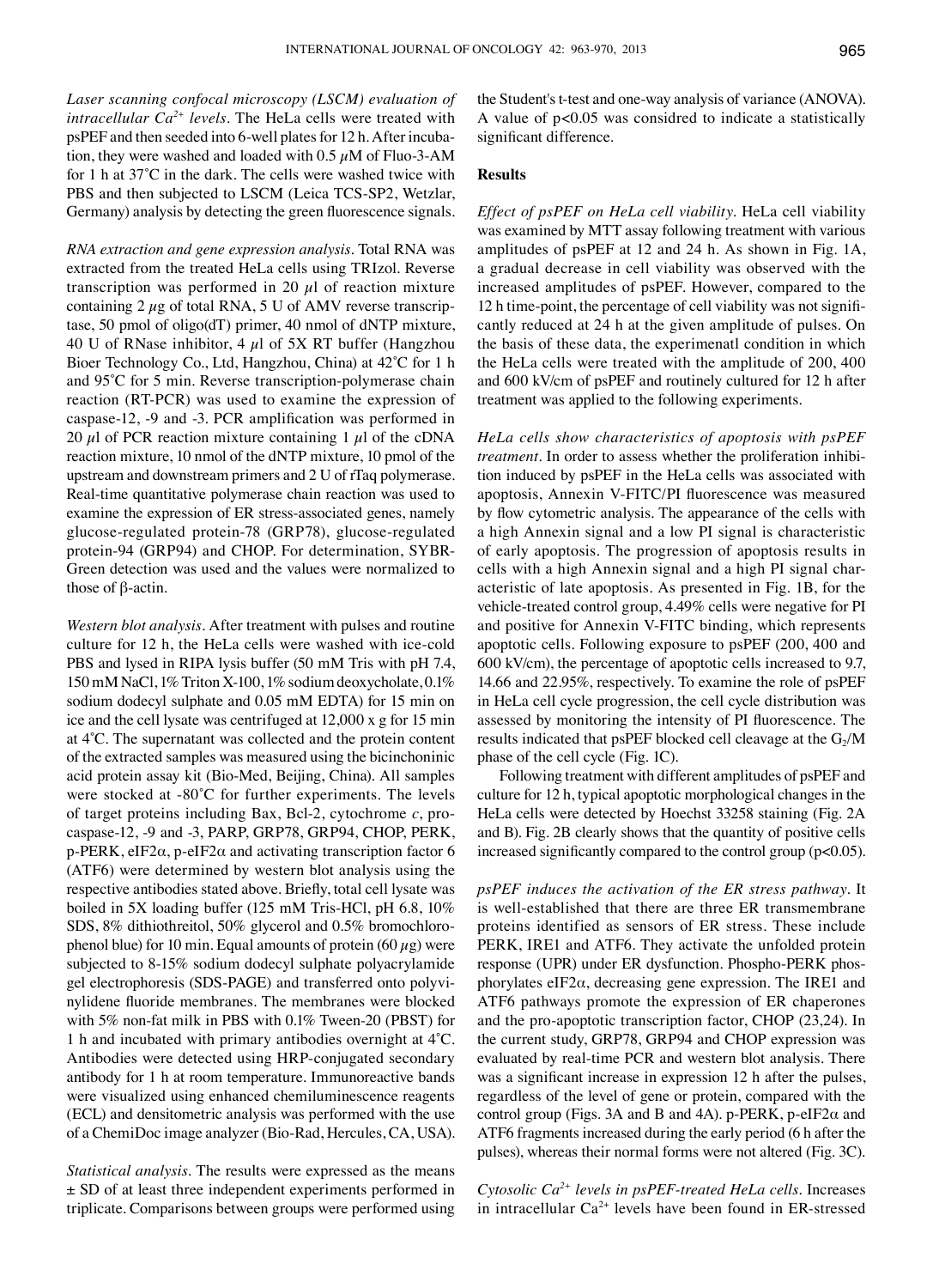

Figure 1. Effect of psPEF on cell viability measured by MTT assay and picosecond pulsed electric field (psPEF)-induced apoptosis in HeLa cells. (A) HeLa cells were treated with psPEF (100-600 kV/cm), with the number of 2,000 pulses for 800 psec. After treatment, cells were routinely cultured for 12 or 24 h. Cell viability was determined by MTT analysis as described in Materials and methods. (B) Cells were treated, cultured for 12 h, harvested and labeled with a combination of Annexin Ⅴ-FITC and PI and then analyzed by flow cytometry. (C) Cells were treated, cultured for 12 h, harvested and labeled with PI. The cell cycle distribution was analyzed by flow cytometry. \*p<0.05, \*p<0.01 indicate a statistically significant difference compared with the vehicle-treated control group.



Figure 2. Morphological changes and increase in intracellular Ca<sup>2+</sup> levels induced by psPEF. (A and B) Apoptosis was illustrated by Hoechst 33258 staining for morphological analysis. HeLa cells were treated, seeded into 96-well culture plates for 12 h and then visualized by fluorescence microscopy (x10). \*p<0.05,<br>\*p<0.01 indicate a statistically significant difference compar  $p$ <0.01 indicate a statistically significant difference compared with the vehicle-treated control group. (C) Cells were treated with various amplitudes of psPEF and cultured for 12 h. Levels of intracellular Ca<sup>2+</sup> in HeLa cells were measured by the Fluo-3-AM dye using laser scanning confocal microscope (LSCM). Each value is the mean  $\pm$  SD of three determinations.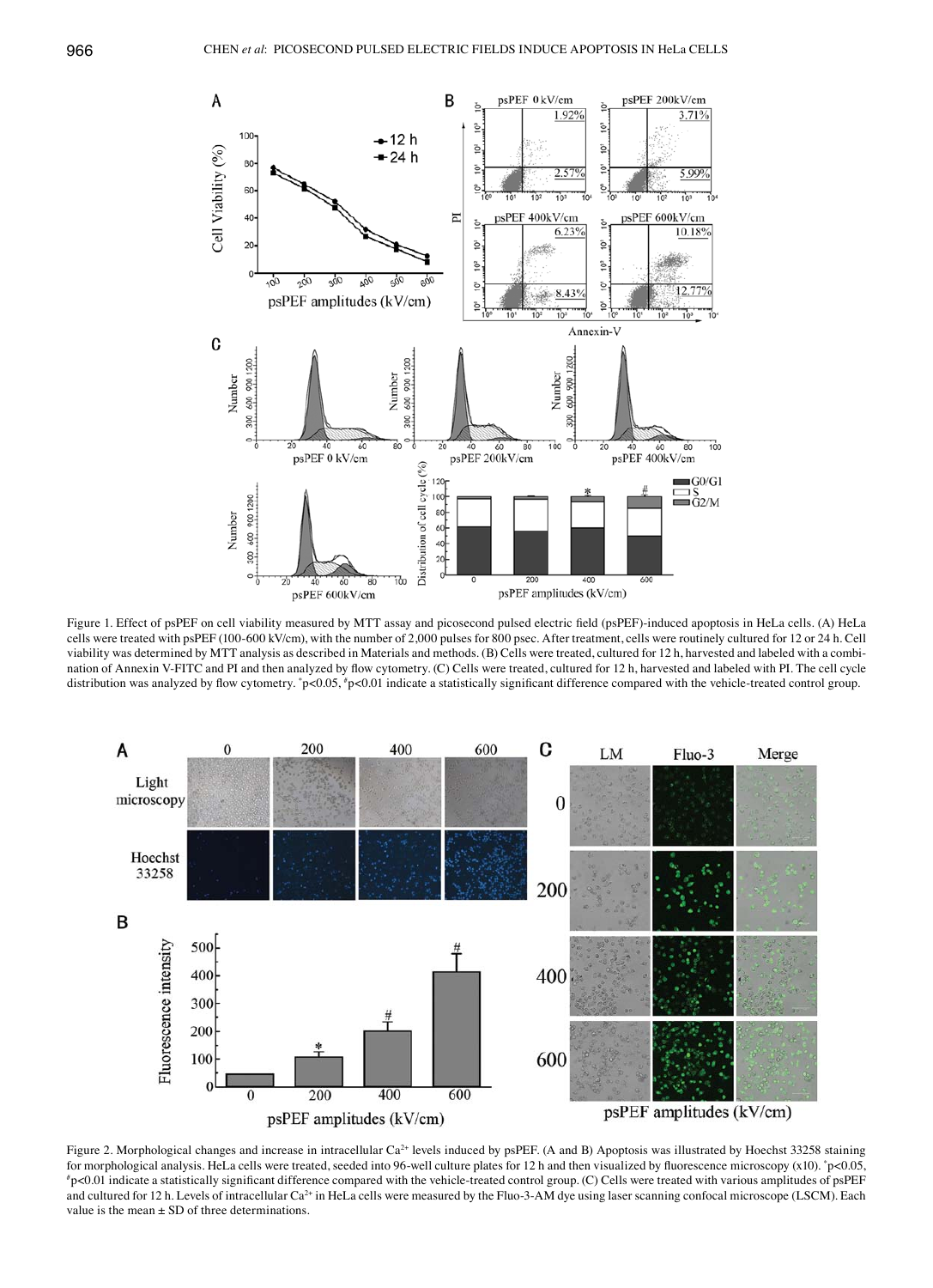

Figure 3. Effect of psPEF on the endoplasmic reticulum stress-related pathway. HeLa cells were pre-treated with various amplitudes of psPEF (200, 400 and 600 kV/cm) and cultured for 12 h (A and B) or 6 h (C). Subsequently, the proteins were extracted. (A and B) Western blot analysis of the ER stress-related chaperones, GRP78 and GRP94, and the pro-apoptotic transcription factor, CHOP. (C) Western blot analysis of the ER stress sensors, PERK, p-PERK, eIF2α, p-eIF2 $\alpha$  and the ATF6 fragment (ATF6 f). \*p<0.05, \*p<0.01 indicate a statistically significant difference compared with the vehicle-treated control group.

cells (25). As indicated above, the apoptosis of HeLa cells induced by psPEF also involved ER stress; therefore,  $Ca^{2+}$ levels were measured. Cells were loaded with the calcium probe, Fluo-3-AM, and subsequently examined by immunofluorescence using confocal microscopy. Fig. 2C shows the fluorescence images of the control and treated groups 12 h after the pulses. The green fluorescence intensity increased after the pulses, which indicated the elevation of  $Ca<sup>2+</sup>$  concentrations.

*Effect of psPEF on the release of cytochrome c and the activation of proteins from the Bcl-2 family.* The development of apoptosis has been shown to be associated with an increase in cytosolic  $Ca^{2+}$  levels, which subsequently leads to mitochondrial depolarization and initiates a cell death cascade (26). The depolarization of the mitochondrial membrane induces the release of cytochrome *c* into the cytosol, which is a prominent downstream manifestation of the evolution of apoptotic cell death (27). In our study, treatment with psPEF resulted in an increase in cytosolic cytochrome *c* in a dose-dependent manner in the HeLa cells (Fig. 4B and C).

The Bcl-2 family, and in particular, the ratio of Bax (proapoptotic member) to Bcl-2 (anti-apoptotic member) is critical for regulating cell death. The balance between Bax and Bcl-2 decides the destiny of cells (28). In our study, western blot analysis revealed that the expression of Bax was upregulated. By contrast, the expression of Bcl-2 was significantly downregulated (Fig. 4B and C).

*Caspase-dependent pathway is activated by psPEF treatment*. Caspases, a conserved enzymatic family, serve as the executioners of apoptosis. In response to apoptotic stimuli, they become activated (29). RT-PCR analysis demonstrated the psPEF-induced activation of caspase-12, -9 and -3 (Fig. 5A

and B). Western blot analysis showed the downregulation of pro-caspase-12, -9 and -3 (Fig. 5C and D). To further identify the activation of the caspase cascade, PARP (116 kDa), one of the caspase downstream effectors, was examined by western blot analysis. In Fig. 5C and D, we show that the cleaved fragment of PARP (89 kDa) was increased.

## **Discussion**

The discovery of a safe, effective and non-invasive treatment with preserved fertility for patients is becoming the most promising research direction. PEF is a new biomedical engineering technique which can be used as electrochemotherapy, tumor ablation and intracellular electromanipulation. In previous studies, the effectiveness of msPEF,  $\mu$ sPEF or nsPEF has been well proven. However, the application of msPEF,  $\mu$ sPEF or nsPEF requires the use of an invasive or minimally invasive needle or plate electrodes, to guide the puncture of tumor tissue, which, to a certain extent, limits the clinical application of this method. psPEF has an ultra-broadband optical spectrum, with extended time and spatial resolution and low signal distortion. It can be transferred to target deep tissue non-invasively and precisely with wideband antennas (30,31). These features make the implementation of non-invasive treatment possible.

 $msPEF$  and  $\mu sPEF$  mainly target the outer membrane, with few effects on the cell nucleus, mitochondria, ER and other organelles; thus, it causes electroporation to the outer membrane. As the pulse duration decreases, plasma membrane electroporation decreases and the electroporation effect changes gradually from the outer membrane to the intracellular substructures. It has been demonstrated nsPEF-induced apoptosis is not dependent on plasma membrane electroporation (32).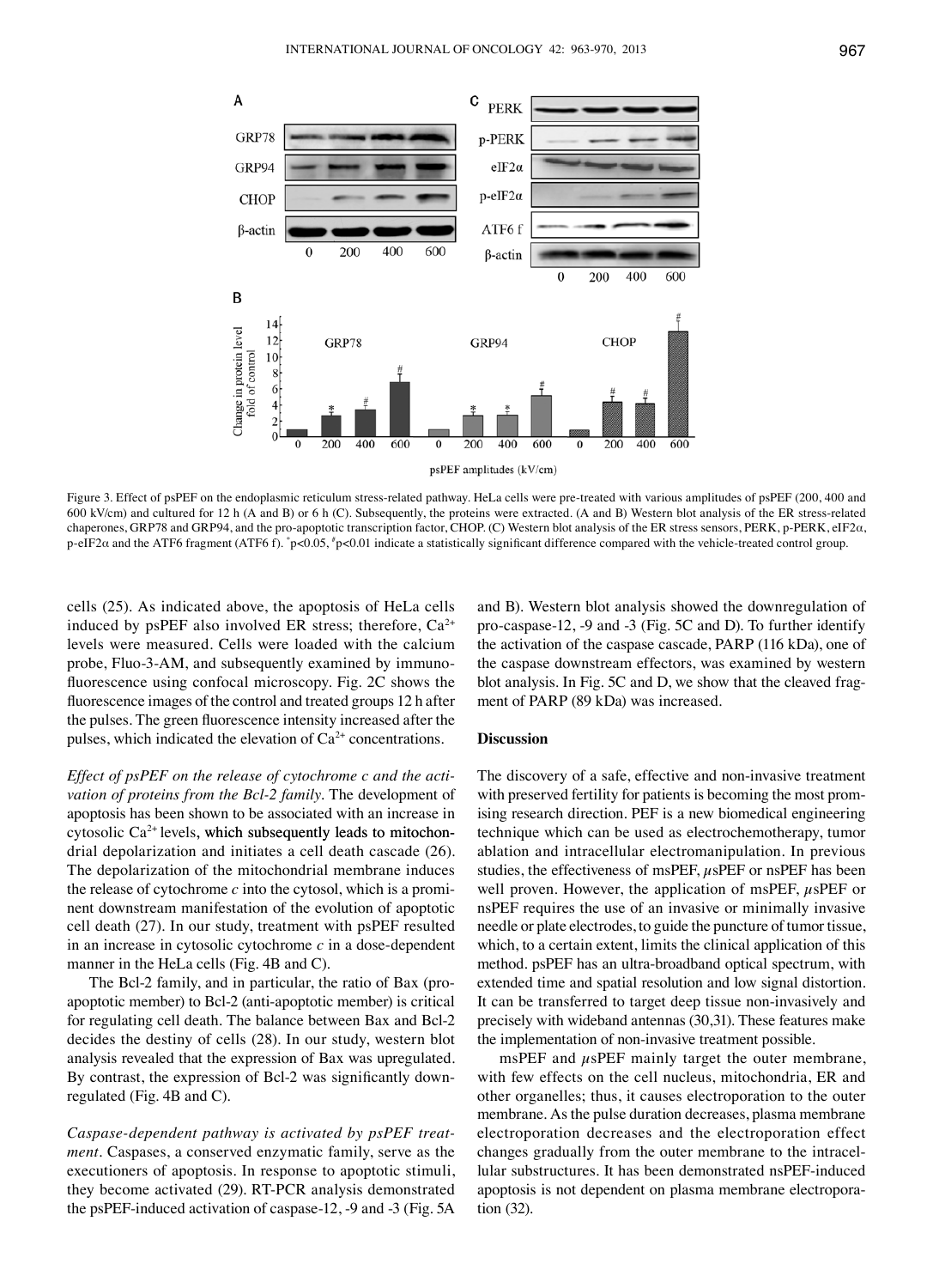

Figure 4. mRNA and protein alterations in HeLa cells upon psPEF treatment. HeLa cells were treated with various amplitudes of psPEF (200, 400 and 600 kV/cm) and then cultured for 12 h. (A) The mRNA levels of GRP78, GRP94 and CHOP was determined by real time RT-PCR as described in Materials and methods. The amount of mRNA was normalized to that of β-actin. (B and C) Western blot analysis was used to analyze the expression of Bax, Bcl-2 and cytochrome *c*. \* p<0.05, # p<0.01 indicate a statistically significant difference compared with the vehicle-treated control group. Cyt c, cytochrome *c*.



Figure 5. Effect of psPEF on the activation of caspases. HeLa cells were treated with various amplitudes of psPEF (200, 400 and 600 kV/cm) and then cultured for 12 h. (A and B) RT-PCR analysis of the expression of caspase-12, -9 and -3. (C and D) Western blot analysis of the activation of caspases and their downstream effector, PARP. The expression of pro-caspase-12, -9 and -3 was decreased and the cleaved fragment of PARP (89 kDa) was increased. \*p<0.05, \*p<0.01 indicate a statistically significant difference compared with the vehicle-treated control group.

A previous study pointed out that ER is a subcellular compartment involved in the intrinsic apoptotic pathway (33). Under certain conditions, ER dysfunction leads to an accumulation of unfolded or misfolded proteins in the ER lumen and activates the compensatory mechanism, which has been referred to as ER stress response or unfolded protein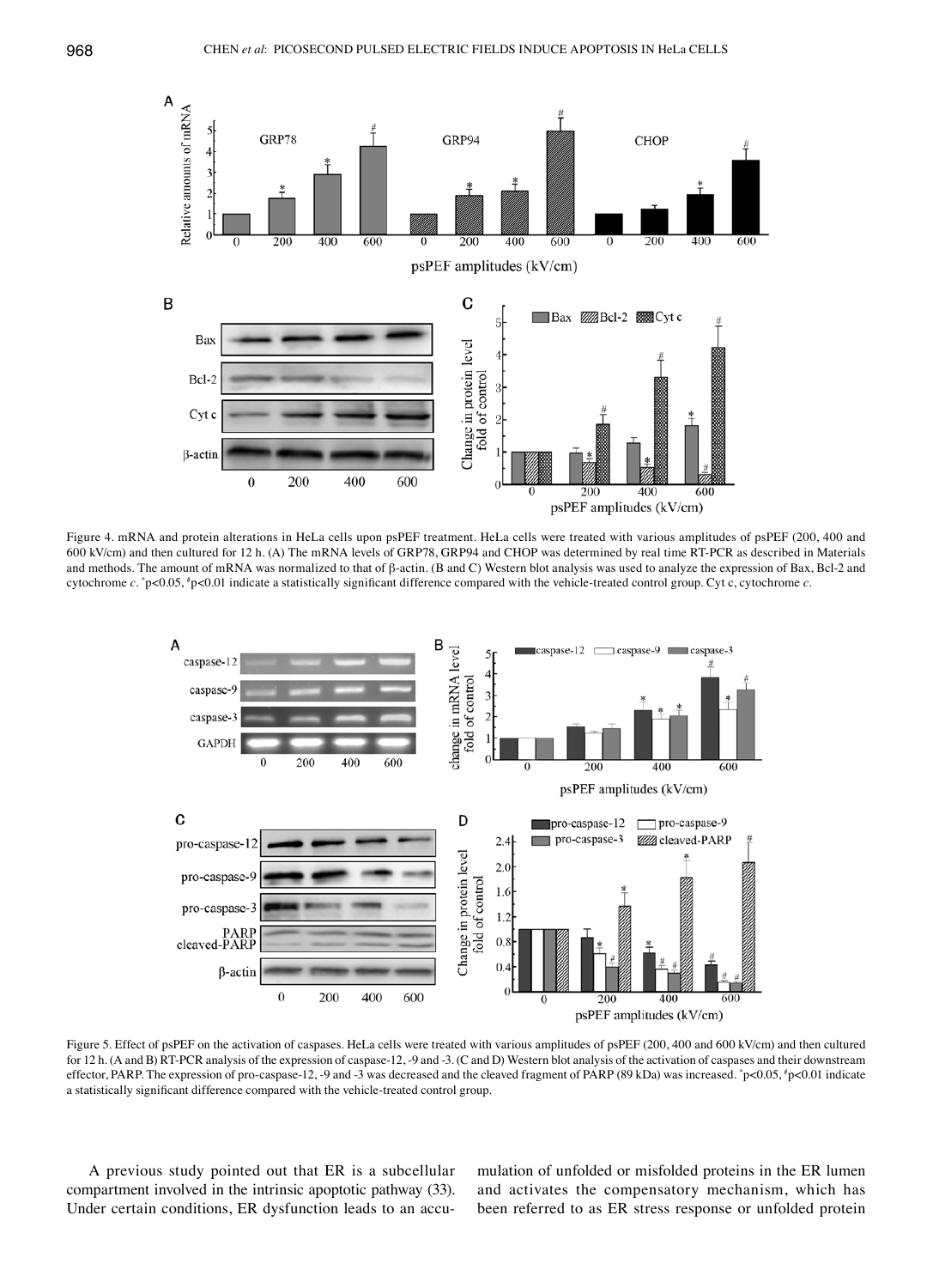

Figure 6. Signaling network: Mechanisms by which psPEF induces apoptosis, as proposed in this study. The schematic representation shows that psPEF induces apoptosis in HeLa cells by involving ER stress and the increase of cytosolic  $Ca<sup>2+</sup>$  levels and then breaking the balance of Bax/Bcl-2, leading to the depolarization of the mitochondrial membrane, inducing the release of cytochrome  $c$  and activating caspases.

response (34). The alterations of cellular protein expression related to psPEF stimulation can provide valuable information to point the occurrence of stress and also to help elucidate the mechanisms of action of pluses. Our study showed the upregulation of GRP78 and GRP94 (Fig. 3A and B). They are the chaperones of the heat shock protein family and responsible for the folding and maturation of non-glycosylated proteins. GRP78 is a key element in maintaining normal ER function and protecting the ER from dangerous stimulation. It controls the activation of transmembrane ER stress sensors through a binding-release mechanism and activates the downstream signaling pathways (35). In the present study, ER stress sensors were also assayed to validate the involvement of ER stress in the apoptotic process. Following psPEF exposure, PERK and eIF2 $\alpha$  were phosphorylated; however, the total protein level of PERK and eIF2 $α$  was not affected, as shown in Fig. 3C. At the same time, ATF6 was cleaved to the activated form ATF6 fragmentation (Fig. 3C). These signaling transduction pathways are the adaptation responses to ER stress which can suppress the protein synthesis to relieve the burden of ER and increase the transcription of ER-associated chaperone genes (15). CHOP, a downstream pro-apoptotic component of the IRE1α, PERK and ATF6 stress responder pathways, is minimally expressed under physiological conditions; however, it is strongly induced in response to ER stress (36). The data presented in our study showed that CHOP expression was significantly upregulated. CHOP overexpression has been shown to lead to a decrease in the pro-survival protein, Bcl-2 (37), providing evidence that the pro-apoptotic functions of CHOP are associated with the mitochondrial-dependent mechanisms of cell death. Bax, a pro-apoptotic protein in the Bcl-2 family, forms channels at the outer mitochondrial membrane to facilitate the release of cytochrome *c*. Under normal conditions, Bcl-2 forms heterodimers with the pro-apoptotic element, Bax. Under stress conditions, Bax enters the mitochondrial outer membrane, increasing membrane permeability and subsequently leading to cytochrome *c* release by forming pores on the outer mitochondrial membrane (38). In the present study, psPEF treatment resulted in a significant increase in Bax expression and a decrease in Bcl-2 expression. Changes in the ratio of pro-apoptotic and anti-apoptotic Bcl-2 family proteins can activate downstream signaling, for example, caspase-3, eventually leading to apoptosis (39). Our data support this conclusion and are substantiated by observations of increased caspase 3 activity in HeLa cells treated with psPEF.

The regulation of intracellular calcium homeostasis is one of the main functions of ER. In our study,  $Ca^{2+}$  levels increased in the cytosol as shown in Fig. 2C, suggesting the involvement of ER stress in psPEF-treated HeLa cells. The abnormality of  $Ca<sup>2+</sup>$  concentration in the ER can directly activate caspase-12 following cleavage by calpain-dependent apoptosis in the ER stress pathway (40).  $Ca^{2+}$  is released from the ER into the cytoplasm and the mitochondria (Fig. 6). The pathological overload of calcium in the mitochondria triggers the opening of the mitochondrial permeability transition pore (mPTP), which leads to mitochondrial dysfunction, thus, resulting in the release of the mitochondrial apoptogenic factor, cytochrome *c* (41). Therefore, as shown in our study, the expression of cytochrome *c* was increased (Fig. 4B and C). Cytochrome *c* is released from the mitochondrial intermembrane spaces to initiate the subsequent activation of caspase-9, further activating downstream caspase-3. They are the executioners of apoptosis. In this study, we detected the downregulation of pro-caspase-9 and -3 by western blot analysis (Fig. 5C and D).